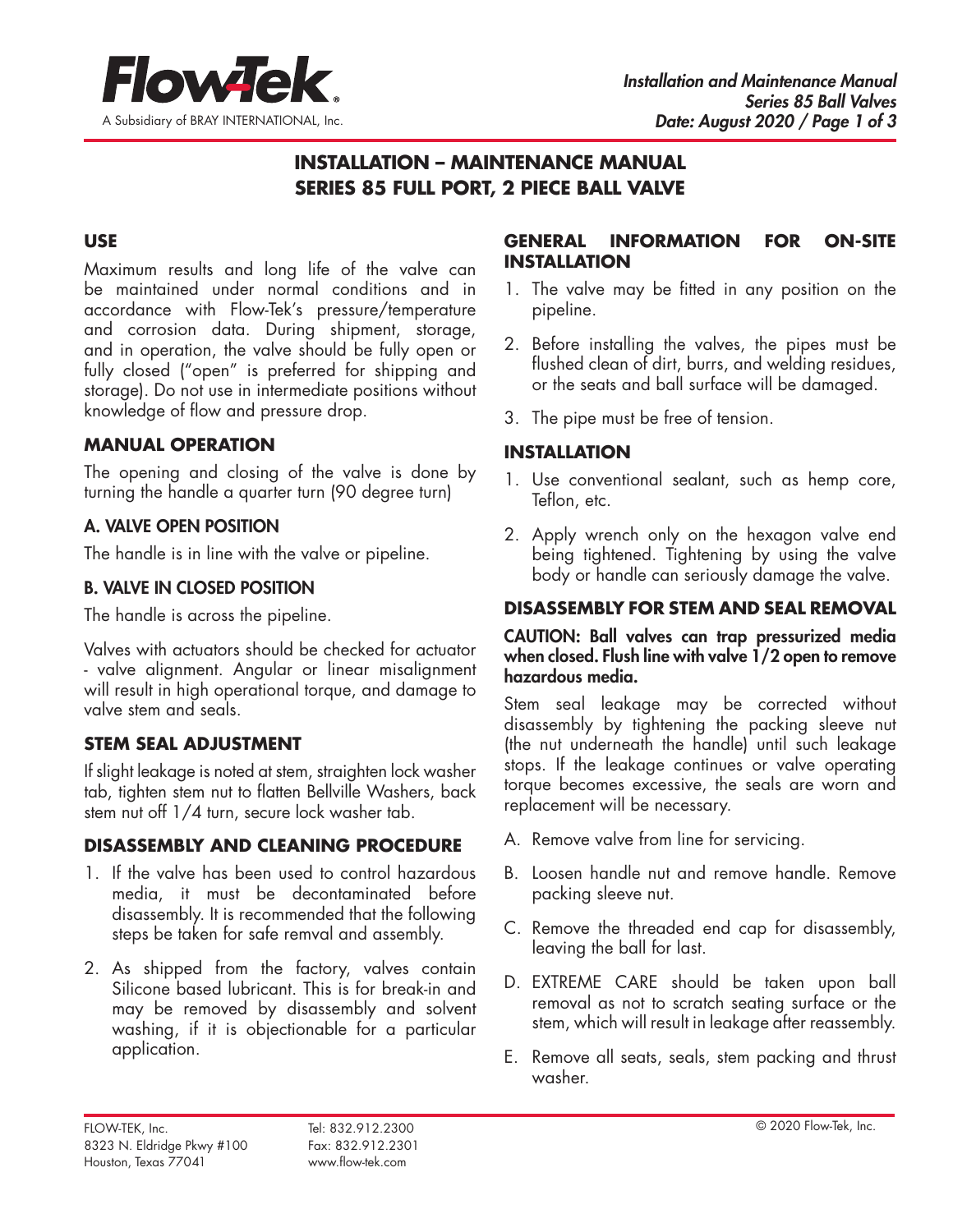

# **ASSEMBLY**

- 1. Install the thrust washer on stem O.D.
- 2. Install stem packing in valve body.
- 3. Insert stem into body, taking care not to pinch or nick stem packing.
- 4. Install seat in the rear of the body cavity with the spherical curvature facing the mating ball.
- 5. Insert ball in body, care should be taken not to scratch the ball during installation.
- 6. Insert seat in threaded end cap so that spherical curvature is facing the ball. Tighten end cap tightly.
- 7. Tighten packing sleeve nut.
- 8. Place handle on assembly and tighten stem nut.

| 9. Safe and proper bench testing is required before  |
|------------------------------------------------------|
| re-installing to service. Ensure that valve operates |
| smoothly.                                            |

WARNING: DO NOT REMOVE ANY VALVE PARTS WHILE LINE IS UNDER PRESSURE! UNDER NO CIRCUMSTANCES! LINE MUST BE DEPRESSURIZED BEFORE DEISASSEMBLY. VALVE SHOULD BE CYCLED TO ASSURE THERE IS NOT PRESSURE IN VALVE CAVITY.



\*Parts included in the repair kits

17 Nut

3 Ball

FLOW-TEK, Inc. Tel: 832.912.2300 © 2020 Flow-Tek, Inc. 8323 N. Eldridge Pkwy #100 Fax: 832.912.2301 Houston, Texas 77041 www.flow-tek.com